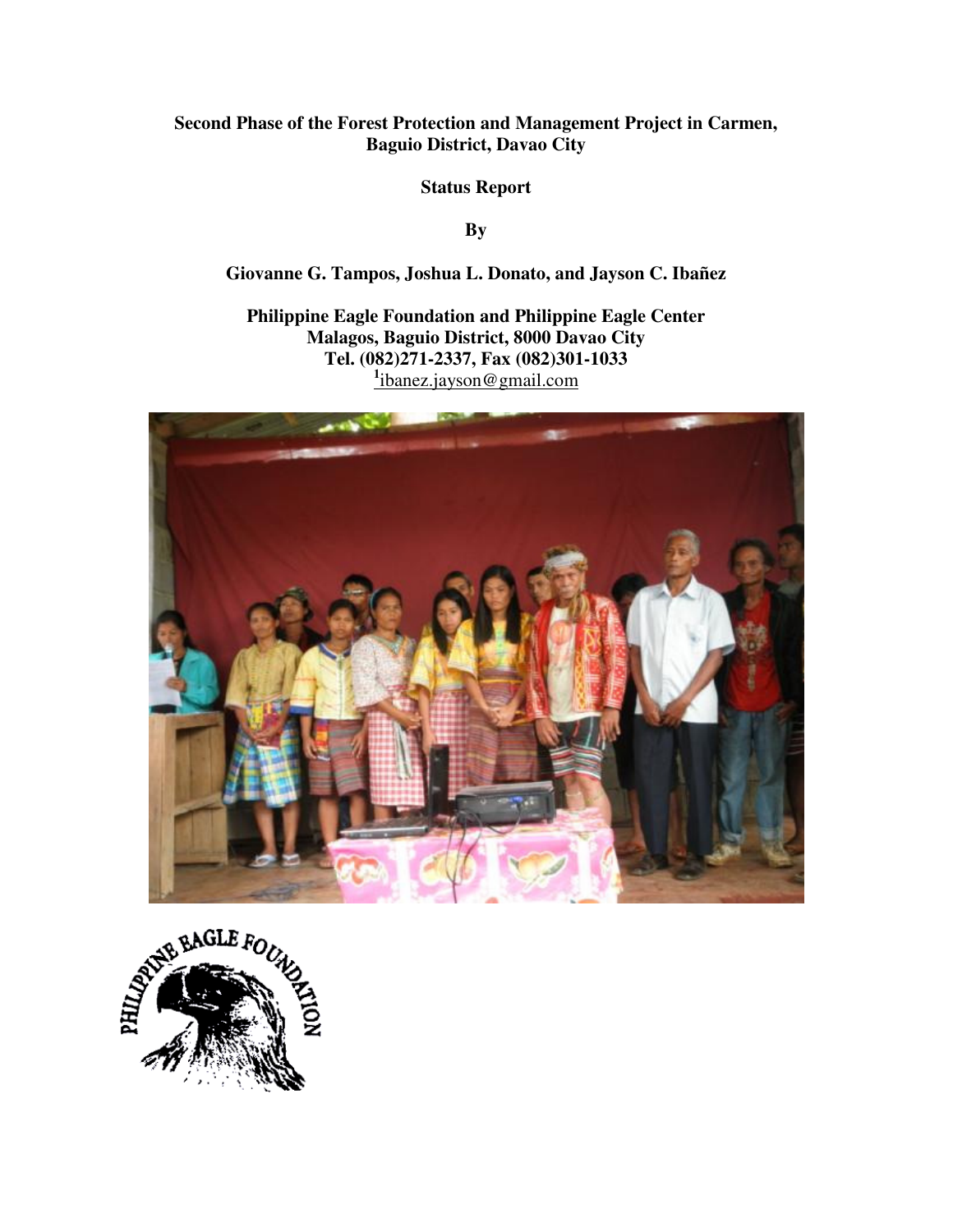### **BACKGROUND**



Figure 1. Datu Paulino Landim welcomes the visitors for the launching.

The first phase of Forest Protection and Management Project of the Obu Manuvu community (CADT No. R11-DAV-1108-091) at Sitio Macatabo, Barangay Carmen, Davao Cityended in 2011. This project was funded by Eurogenerics International Pharmaceuticals Inc (EGIP) Foundation. At this stage, a Forest Protection and Management Committee (FPMC) was organized.

The FPMC underwent a series of trainings and exposure trips to build their capacity on forest protection. Its role was likewise identified; a) to report illegal activities such as logging and encroachment within the forests of the ancestral

domain and implement laws if necessary; b) formulate plans for the ancestral domain and the Obu Manuvu community; c) monitor and conduct foot patrolling within the ancestral domain at least once a month; d) monitor wildlife including the Philippine Eagle within the ancestral domain; and e) spearhead reforestation of degraded areas within the ancestral domain.

A Participatory Resource Assessment (PRA) was also conducted to survey the kinds of birds and mammals along the large parcel of unprotected upper and lower montane forests of the ancestral domain. The data generated serves as baseline information for the management of the ancestral domain (AD). The results strongly suggest that the area is a critical habitat forPhilippine biodiversity. It is the home of many globally threatened species of birds and mammals. A high level of species endemism was also recorded; more than 50% of the species listed.



Figure 2. Alec Dierendonck shares his optimism for the project.

Additionally, a ten-year Forest Protection and Management Plan (FPMP) was also formulated. FMPC likewise developed another one-year action plan that covers the details of forest protection, health, education and livelihood components.

To further secure the forest and socio-economic sufficiency among the *Obu Manuvus*, EGIP funded the second phase of the Forest Protection and Management Project with the *Obu Manuvu*  cultural communities of Carmen. The second phase will fund most of the one-year action plan developed during the first year. The project further aims to install an IP-based monitoring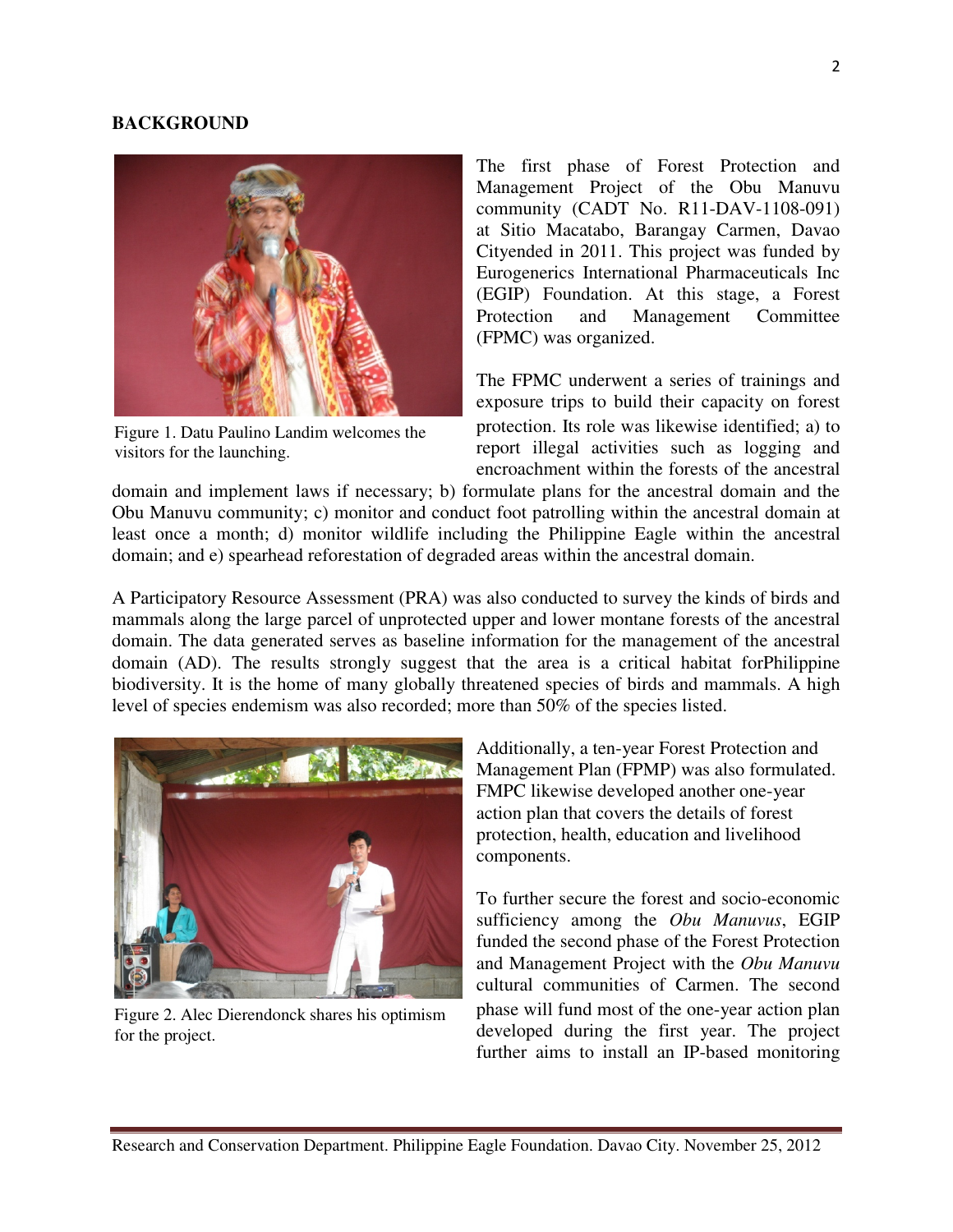system that integrates *Obu Manuvu* ecological knowledge with scientific knowledge. Forest guards equipped with an improved knowledge in monitoring and law enforcement is the main output of the project.

Here we provide report on the activities done after the launching in October 19, 2012.

# **RESULTS**

## **Launching**



Figure 3. Giovanne Tampos, PEF project coordinator for EGIP project, explains the forest protection component.

The project's second phase was launched last October 19, 2012. It was participated in by the community and the Tribal Council of *Obu Manuvu* headed by Datu Paulino Landim. Likewise, several government sectors joined the launching: LGU- Carmen, City Agriculture's Office (CAO), and NCIP. Other non- government organizations were also present, namely PCEEM and Mindanaon.

The tribal council and the community of Macatabo were grateful and excited for the second phase of the project according to Datu Landim. He extended his gratitude to EGIP for funding

another year of the project to protect their ancestral domain. The LGU-Carmen, CAO and NCIP were also glad about the project and they promised to provide support. The EGIP, on the other hand, represented by Mr. Alec Dierendonck, was grateful and happy that the project will soon start.



Figure 4. Datu Luis Lambac shares his ideas on the importance of the project.

Hadassah Faith Carig, former coordinator for the project, introduced the new Project Coordinator, Giovanne Tampos. Giovanne elaborated the forest protection and rehabilitation project component and the activities that will be undertaken. PCEEM also discussed the livelihood component of the project.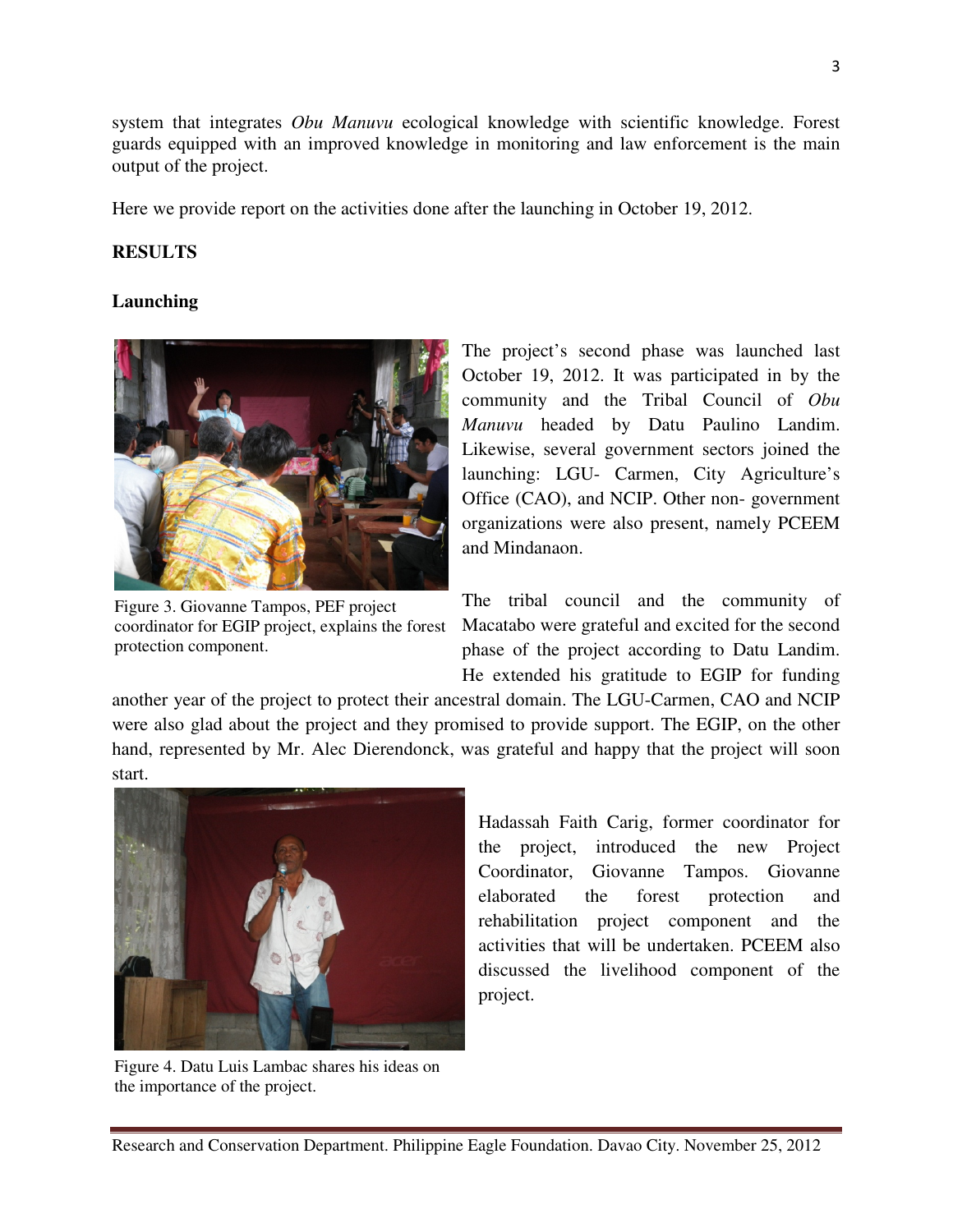# **First Meeting**

Soon as *Obu Manuvus* finished celebrating their festival, a meeting was set and held on November 6, 2012 at the Chapel of Alliance Gospel in Sitio Macatabo, Brgy. Carmen. Primarily, the objective of the meeting is to identify the list of forest guards to undergo series of trainings and workshops for the forest protection component.

Since Datu Paulino Landim was attending equally important activity, Bae Nilda Landim and Bae Arlene Unok helped facilitate the meeting. Prior to discussing the main objective, Project Coordinator Giovanne Tampos introduced himself again. He likewise introduced the forest protection officer, Joshua Donato, a field biologist, who will assist with training the forest guards during monitoring.

The project coordinator explained that the objective of the meeting is to finalize the number and list of forest guards so that succeeding activities can already be scheduled. Bae Landim said that they already identified the forest guards. Bae Unok handed the list they made to Mr. Tampos who read out loud the forest guards to the group to identify the people.

A concerned forest guard asked if social incentives (health benefits like Philhealth) for forest guards were included in the project. He likewise stressed if rubber boots, flashlights, raincoats, camp tarpaulin and camera will be provided to them. Mr. Tampos assured that these necessary equipment will be provided to them once they are already ready for monitoring.

Another forest guard asked why it is only Php.75.00 per day allotted for food and transportation. It was answered that the very concept of the project is capacity building and partnership.The role of the funder is to provide funds to achieve this goal, and the only counterpart the community must share are their time, strength and effort to learn.

Another person from the audience, introduced himself under Bagobo-Klata tribe, wanted to clarify if the project area covers the co-management zone of the two tribes. Bae Landim stressed that based on the delineation survey; the site is not included in the areas to be covered for monitoring.

Additionally, the workshop to set the criteria and responsibilities of forest guards and to identify their cultural ways of monitoring and protecting the forest was scheduled on November 28, 2012.

## **Acknowledgment**

We are grateful to EGIP for providing funds for the second phase of the project. We are likewise indebted to the Obu Manuvu community in Sitio Macatabo Brgy. Carmen.